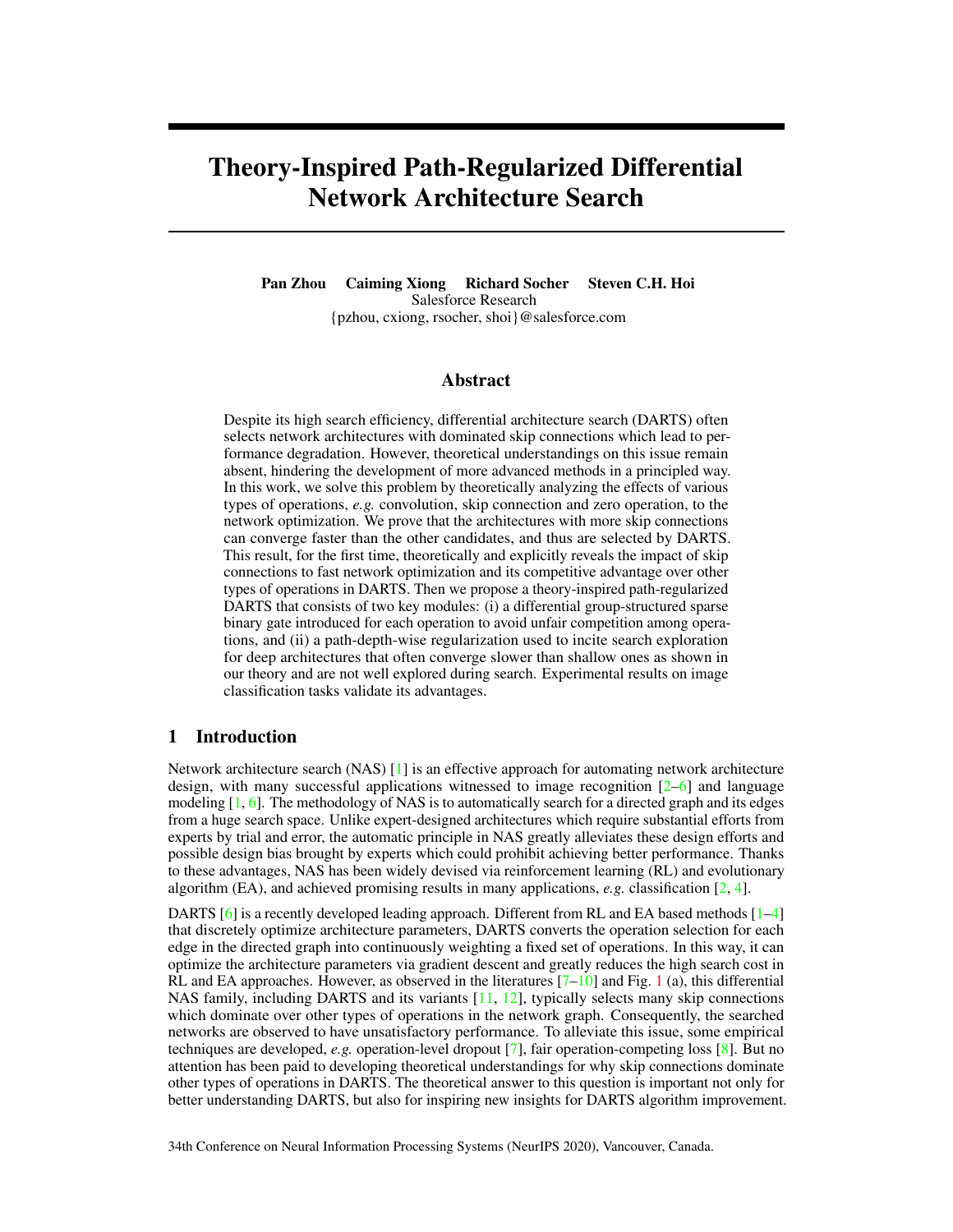<span id="page-1-0"></span>

Figure 1: Illustration of selected normal cells by DARTS and PR-DARTS. By comparison, the group-structured sparse gates in PR-DARTS (b) well alleviate unfair operation competition and overcome the dominated-skip-connection issue in DARTS (a); path-depth-wise regularization in PR-DARTS (c) helps rectify cell-selection-bias to shallow cells; PR-DARTS (d) combines these two complementary components and well alleviates the above two issues, testified by the results in (e).

Contributions. In this work, we address the above fundamental question and contribute to derive some new results, insights and alternatives for DARTS. Particularly, we provide rigorous theoretical analysis for the dominated skip connections in DARTS. Inspired by our theory, we then propose a new alternative of DARTS which can search networks without dominated skip connections and achieves state-of-the-art classification performance. Our main contributions are highlighted below.

Our first contribution is proving that DARTS prefers to skip connection more than other types of operations, *e.g.* convolution and zero operation, in the search phase, and tends to search favor skipconnection-dominated networks as shown in Fig. [1](#page-1-0) (a). Formally, in the search phase, DARTS first fixes architecture parameter  $\beta$  which determines the operation weights in the graph to optimize the network parameter W by minimizing training loss  $F_{\text{train}}(W, \beta)$  via gradient descent, and then uses the validation loss  $F_{\text{val}}(\mathbf{W}, \boldsymbol{\beta})$  to optimize  $\boldsymbol{\beta}$  via gradient descent. We prove that when optimizing  $F_{\text{train}}(\mathbf{W}, \boldsymbol{\beta})$ , the convergence rate at each iteration depends on the weights of skip connections much heavier than other types of operations, *e.g.* convolution, meaning that the more skip connections the faster convergence. Since training and validation data come from the same distribution which means  $\mathbb{E}[F_{\text{train}}(\mathbf{W}, \boldsymbol{\beta})] = \mathbb{E}[F_{\text{val}}(\mathbf{W}, \boldsymbol{\beta})]$ , more skip connections can also faster decay  $F_{\text{val}}(\mathbf{W}, \boldsymbol{\beta})$  in expectation. So when updating architecture parameter  $\beta$ , DARTS will tune the weights of skip connections larger to faster decay validation loss, and meanwhile, will tune the weights of other operations smaller since all types of operations on one edge share a softmax distribution. Accordingly, skip connections gradually dominate the network graph. To our best knowledge, this is the first theoretical result that explicitly shows heavier dependence of the convergence rate of NAS algorithm on skip connections, explaining the dominated skip connections in DARTS due to their optimization advantages.

Inspired by our theory, we further develop the path-regularized DARTS (PR-DARTS) as a novel alternative to alleviate unfair competition between skip connection and other types of operations in DARTS. To this end, we define a group-structured sparse binary gate implemented by Bernoulli distribution for each operation. These gates independently determine whether their corresponding operations are used in the graph. Then we divide all operations in the graph into skip connection group and non-skip connection group, and independently regularize the gates in these two groups to be sparse via a hard threshold function. This group-structured sparsity penalizes the skip connection group heavier than another group to rectify the competitive advantage of skip connections over other operations as shown in Fig. [1](#page-1-0) (b), and globally and gradually prunes unnecessary connections in the search phase to reduce the pruning information loss after searching. More importantly, we introduce a path-depth-wise regularization which encourages large activation probability of gates along the long paths in the network graph and thus incites more search exploration to deep graphs illustrated by Fig. [1](#page-1-0) (c). As our theory shows that gradient descent can faster optimize shallow and wide networks than deep and thin ones, this path-depth-wise regularization can rectify the competitive advantage of shallow network over deep one. So PR-DARTS can search performance-oriented networks instead of fast-convergence-oriented networks and achieves better performance testified by Fig. [1](#page-1-0) (e).

# 2 Related Work

DARTS [\[6\]](#page-9-2) has gained much attention recently thanks to its high search efficiency  $[7-17]$  $[7-17]$ . It relaxes a discrete search space to a continuous one via continuously weighting the operations, and then employs gradient descent algorithm to select promising candidates. In this way, it significantly improves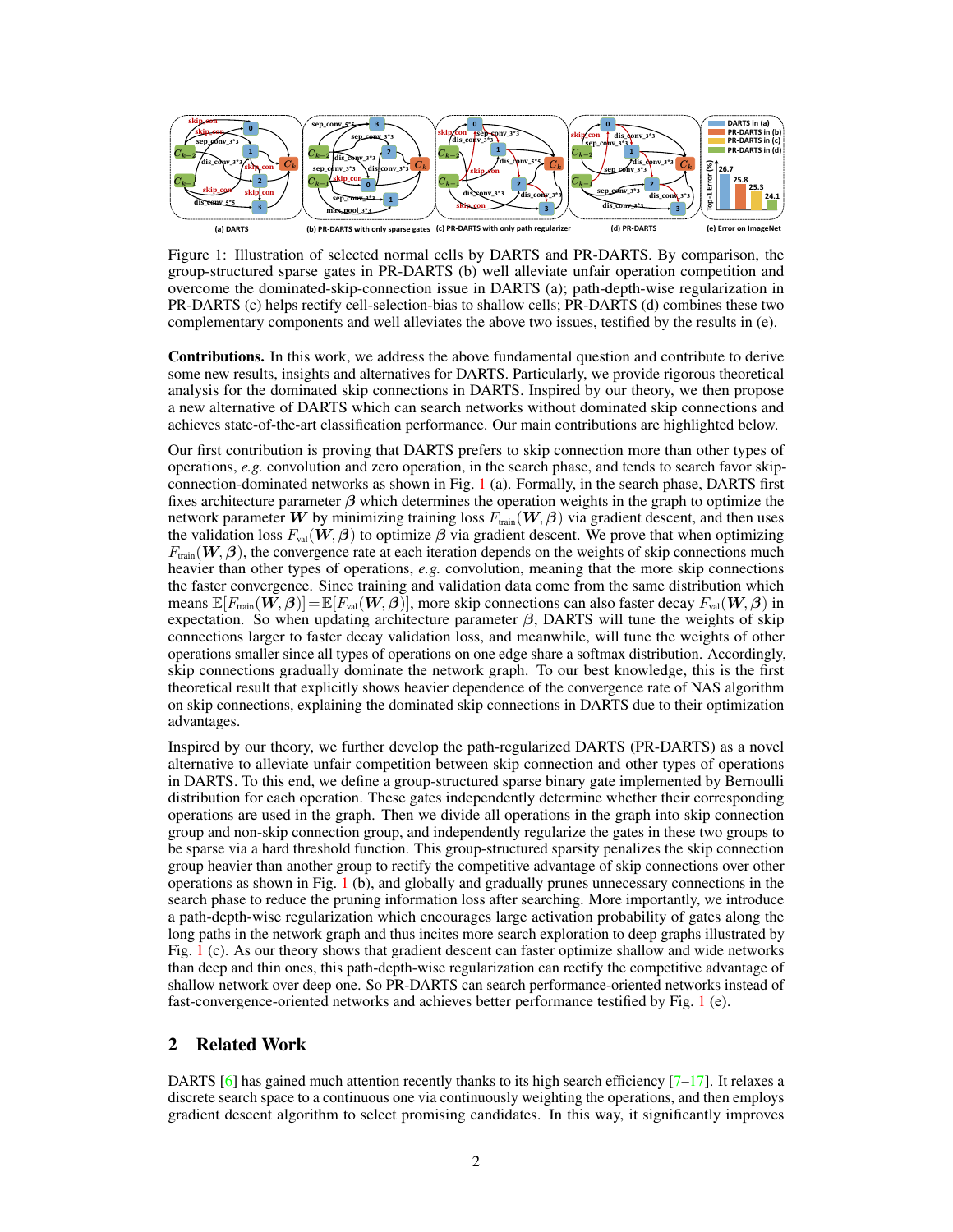the search efficiency over RL and EA based NAS approaches  $[1-4]$  $[1-4]$ . But the selected networks by DARTS have dominated skip connections which lead to unsatisfactory performance [\[7–](#page-9-4)[10\]](#page-9-5). To solve this issue, Chen *et al.* [\[7\]](#page-9-4) introduced operation-level dropout [\[18\]](#page-9-10) to regularize skip connection. Chu *et al.* [\[8\]](#page-9-8) used independent sigmoid function for weighting each operation to avoid operation competition, and designed a new loss to independently push the operation weights to zero or one. In contrast, our PR-DARTS uses binary gate for each operation and then imposes group-structured and path-depth-wise regularizations to alleviate the fast-convergence-oriented search issue in DARTS.

The intrinsic theoretical reasons for the dominated skip connection in DARTS are rarely investigated though heavily desired. Zela *et al.* [\[9\]](#page-9-11) empirically analyzed the poor generalization performance of the selected architectures by DARTS from the argument of sharp and flat minima. Shu *et al.* [\[19\]](#page-10-0) studied general NAS and showed that NAS prefers to shallow and wide networks since these networks have more smooth landscape empirically and smaller gradient variance which both boost training speed. But they did not reveal any relation between skip connections and convergence behaviors. Differently, we explicitly show the role of weights of different operations in determining the convergence rate in network optimization, revealing the intrinsic reasons for the dominated skip connections in DARTS.

# 3 Theoretical Analysis for DARTS

In this section, we first recall the formulation of DARTS, and then theoretically analyze the intrinsic reasons for the dominated skip connections in DARTS by analyzing its convergence behaviors.

## 3.1 Formulation of DARTS

DARTS [\[6\]](#page-9-2) searches cells which are used to stack the full network architecture. A cell is organized as a directed acyclic graph with h nodes  $\{X^{(l)}\}_{l=0}^{h-1}$ . Typically, the graph contains two input nodes  $X^{(0)}$  and  $X^{(1)}$  respectively defined as the outputs of two previous cells, and has one output node  $X^{(h-1)}$  giving by concatenating all intermediate nodes  $X^{(l)}$ . Each intermediate node  $X^{(l)}$  connects with all previous nodes  $X^{(s)}$  ( $0 \le s < l$ ) via a continuous operation-weighting strategy, namely

$$
\mathbf{X}^{(l)} = \sum_{0 \le s < l} \sum_{t=1}^{r} \alpha_{s,t}^{(l)} O_t(\mathbf{X}^{(s)}) \quad \text{with} \quad \alpha_{s,t}^{(l)} = \exp(\beta_{s,t}^{(l)}) / \sum_{t=1}^{r} \exp(\beta_{s,t}^{(l)}), \tag{1}
$$

where the operation  $O_t$  comes from the operation set  $O = \{O_t\}_{t=1}^r$ , including zero operation, skip connection, convolution, etc. In this way, the architecture search problem becomes efficiently learning continuous architecture parameter  $\beta = {\beta_{s,t}^{(l)}}_{l,s,t}$  via optimizing the following bi-level model

<span id="page-2-2"></span><span id="page-2-0"></span>
$$
\min_{\boldsymbol{\beta}} \ F_{\text{val}}(\boldsymbol{W}^*(\boldsymbol{\beta}), \boldsymbol{\beta}), \qquad \text{s.t. } \boldsymbol{W}^*(\boldsymbol{\beta}) = \operatorname{argmin}_{\boldsymbol{W}} \ F_{\text{train}}(\boldsymbol{W}, \boldsymbol{\beta}), \tag{2}
$$

where  $F_{\text{train}}$  and  $F_{\text{val}}$  respectively denote the loss on the training and validation datasets, W is the network parameters in the graph, *e.g.* convolution parameters. Then DARTS optimizes the architecture parameter  $\beta$  and the network parameter W by alternating gradient descent. After learning  $\beta$ , DARTS prunes the dense graph according to the weight  $\alpha_{s,t}^{(l)}$  in Eqn. [\(1\)](#page-2-0) to obtain compact cells.

Despite its much higher search efficiency over RL and EA based methods, DARTS typically selects a cell with dominated skip connections, leading to unsatisfactory performance  $[7-10]$  $[7-10]$ . But there is no rigorously theoretical analysis that explicitly justifies why DARTS tends to favor skip connections. The following section attempts to solve this issue by analyzing the convergence behaviors of DARTS.

#### <span id="page-2-1"></span>3.2 Analysis Results for DARTS

For analysis, we detail the cell structures in DARTS. Let input be  $X \in \mathbb{R}^{\bar{m}\times \bar{p}}$  where  $\bar{m}$  and  $\bar{p}$  are respectively the channel number and dimension of input. Typically, one needs to resize the input to a target size  $m \times p$  via a convolution layer with parameter  $\mathbf{W}^{(0)} \in \mathbb{R}^{m \times k_c \bar{m}}$  (kernel size  $k_c \times k_c$ )

$$
\boldsymbol{X}^{(0)} = \text{conv}(\boldsymbol{W}^{(0)}, \boldsymbol{X}) \in \mathbb{R}^{m \times p} \quad \text{with} \quad \text{conv}(\boldsymbol{W}; \boldsymbol{X}) = \tau \sigma(\boldsymbol{W} \Phi(\boldsymbol{X})), \tag{3}
$$

and then feed it into the subsequent layers. The convolution operation conv performs convolution and then nonlinear mapping via activation function  $\sigma$ . The scaling factor  $\tau$  equals to  $\frac{1}{\sqrt{2}}$  $\frac{1}{\overline{m}}$  when channel number in conv is  $\bar{m}$ . It is introduced to simplify the notations in our analysis and does not affect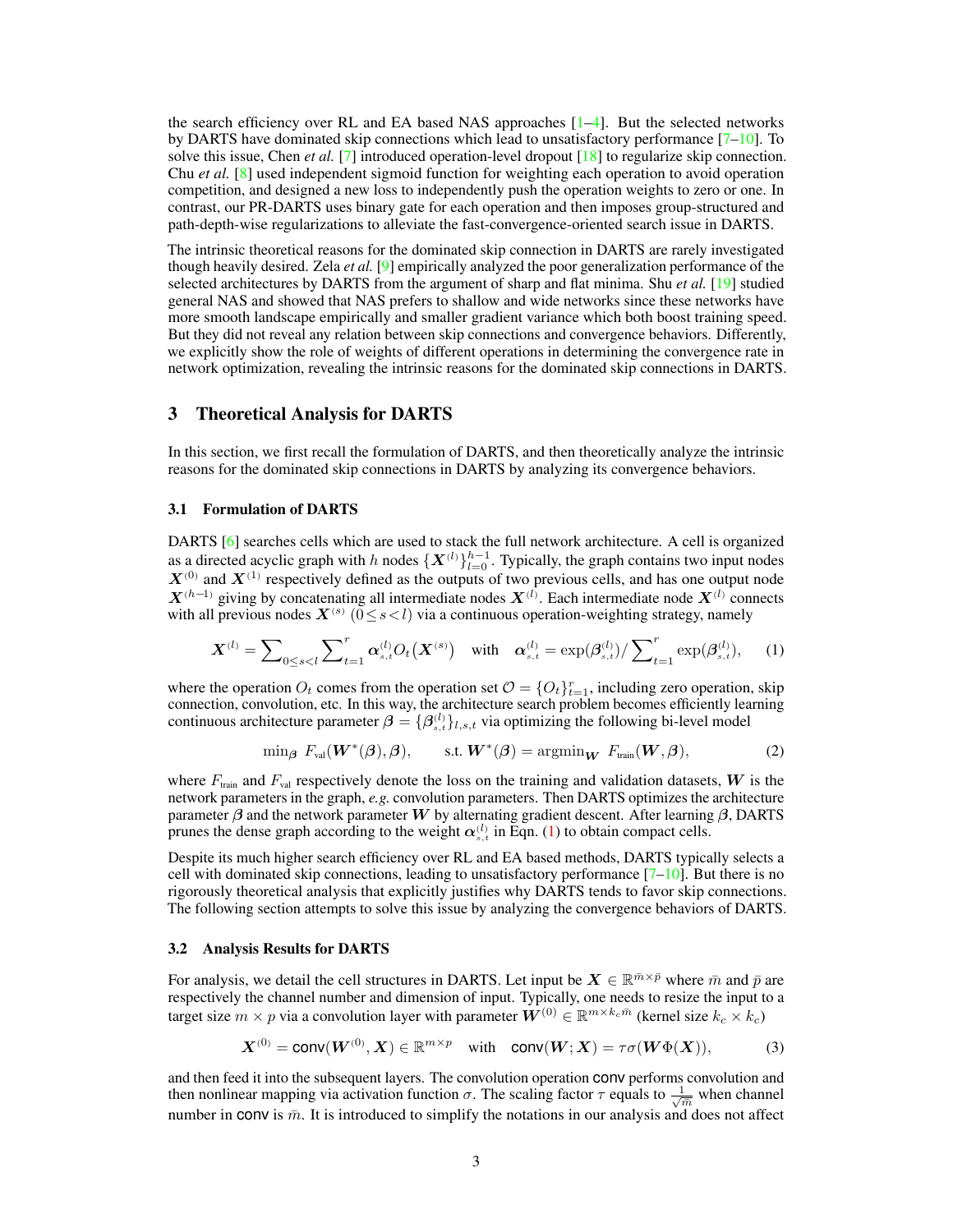convergence behaviors of DARTS. For notation simplicity, we assume stride  $s_c = 1$  and padding zero  $p_c = \frac{k_c - 1}{2}$  to make the same sizes of output and input. Given a matrix  $\mathbf{Z} \in \mathbb{R}^{m \times p}$ ,  $\Phi(\mathbf{Z})$  is defined as

$$
\Phi(\boldsymbol{Z})\!=\!\!\begin{bmatrix} \boldsymbol{Z}_{1,-p_c+1:p_c+1}^\top & \boldsymbol{Z}_{1,-p_c+2:p_c+2}^\top & \cdots & \boldsymbol{Z}_{1,p-p_c:p+p_c}^\top \\ \boldsymbol{Z}_{2,-p_c+1:p_c+1}^\top & \boldsymbol{Z}_{2,-p_c+2:p_c+2}^\top & \cdots & \boldsymbol{Z}_{2,p-p_c:p+p_c}^\top \\ \vdots & \vdots & \ddots & \vdots \\ \boldsymbol{Z}_{m,-p_c+1:p_c+1}^\top & \boldsymbol{Z}_{m,-p_c+2:p_c+2}^\top & \cdots & \boldsymbol{Z}_{m,p-p_c:p+p_c}^\top \end{bmatrix} \!\!\in\! \mathbb{R}^{k_c m \times p},
$$

where  $Z_{i,t} = 0$  ( $t \le 0$  or  $t > p$ ). Then the conventional convolution can be computed as  $W\Phi(X)$ where each row in  $W$  denotes a conventional kernel. Note, for other convolutions, e.g. depth-wise separable convolution, our analysis framework still holds and can derive very similar results. Now we are ready to define the subsequent layers in the cell:

$$
\boldsymbol{X}^{(l)} = \sum\nolimits_{s=0}^{l-1} \left( \alpha_{s,1}^{(l)} \text{zero}(\boldsymbol{X}) + \alpha_{s,2}^{(l)} \text{skip}(\boldsymbol{X}) + \alpha_{s,3}^{(l)} \text{conv}(\boldsymbol{W}_s^{(l)}; \boldsymbol{X}^{(s)}) \right) \in \mathbb{R}^{m \times p} \ (l=1,\cdots,h-1),\tag{4}
$$

where zero operation  $\text{zero}(X) = 0$  and skip connection  $\text{skip}(X) = X$ ,  $\alpha_{s,t}^{(l)}$  is given in [\(1\)](#page-2-0). In this work, we consider three representative operations, *i.e.* zero, skip connection and convolution, and ignore pooling operation since it reveals the same behaviors as convolution, namely both being dominated by skip connections [\[7–](#page-9-4)[9\]](#page-9-11). Next, we feed concatenation of all intermediate nodes into a linear layer to obtain the prediction  $u_i$  of the i-th sample  $X_i$  and then obtain a mean squared loss:

<span id="page-3-5"></span>
$$
F(\boldsymbol{W}, \boldsymbol{\beta}) = \frac{1}{2n} \sum_{i=1}^{n} (u_i - y_i)^2 \quad \text{with} \quad u_i = \sum_{s=0}^{h-1} \langle \boldsymbol{W}_s, \boldsymbol{X}_i^{(s)} \rangle \in \mathbb{R}, \tag{5}
$$

where  $X_i^{(s)}$  denotes the s-th feature node for sample  $X_i$ ,  $\{W_s\}_{s=0}^{h-1}$  denote the parameters for the linear layer.  $F(W, \beta)$  becomes  $F_{\text{train}}(W, \beta)$  ( $F_{\text{val}}(W, \beta)$ ) when samples come from training dataset (validation dataset). Subsequently, we analyze the effects of various types of operations to the convergence behaviors of  $F_{train}(\mathbf{W}, \boldsymbol{\beta})$  when optimize the network parameter  $\mathbf{W}$  via gradient descent:

<span id="page-3-4"></span>
$$
\boldsymbol{W}_{s}^{(l)}(k+1) = \boldsymbol{W}_{s}^{(l)}(k) - \eta \nabla_{\boldsymbol{W}_{s}^{(l)}(k)} F_{\text{train}}(\boldsymbol{W}, \boldsymbol{\beta}) \ (\forall l, s), \ \ \boldsymbol{W}_{s}(k+1) = \boldsymbol{W}_{s}(k) - \eta \nabla_{\boldsymbol{W}_{s}(k)} F_{\text{train}}(\boldsymbol{W}, \boldsymbol{\beta}) \ (\forall s), \tag{6}
$$

where  $\eta$  is the learning rate. We use gradient descent instead of stochastic gradient descent, since gradient descent is expectation version of stochastic one and can reveal similar convergence behaviors. For analysis, we first introduce mild assumptions widely used in stochastic optimization [\[20](#page-10-1)[–23\]](#page-10-2) and network analysis [\[24–](#page-10-3)[31\]](#page-10-4).

<span id="page-3-0"></span>**Assumption 1.** Assume the activation function  $\sigma$  is  $\mu$ -Lipschitz and  $\rho$ -smooth. That is, for  $\forall x_1, x_2$ ,  $\sigma$  satisfies  $|\sigma(x_1)-\sigma(x_2)| \leq \mu |x_1-x_2|$  and  $|\sigma'(x_1)-\sigma'(x_2)| \leq \rho |x_1-x_2|$ . Moreover, we assume *that* $\sigma(0)$  *can be upper bounded, and*  $\sigma$  *is analytic and is not a polynomial function.* 

<span id="page-3-1"></span>**Assumption 2.** Assume the initialization of the convolution parameters  $(W_s^{(l)})$  and the linear *mapping parameters (* $W_s$ *) are drawn from Gaussian distribution*  $N(0, I)$ *.* 

<span id="page-3-2"></span>**Assumption 3.** Suppose the samples  $\{X_i\}_{i=1}^n$  are normalized such that  $\|X_i\|_F = 1$ . Moreover, they are not parallel, namely  $\textsf{vec}(X_i) \notin \textnormal{span}(\textsf{vec}(X_j))$  for all  $i \neq j$ , where  $\textsf{vec}(X_i)$  vectorizes  $X_i$ . Assumption [1](#page-3-0) is mild, since most differential activation functions, *e.g.* softplus and sigmoid, satisfy it. The Gaussian assumption on initial parameters in Assumption [2](#page-3-1) is used in practice. We assume Gaussian variance to be one for notation simplicity in analysis, but our technique is applicable to any constant variance. The normalization and non-parallel conditions in Assumption [3](#page-3-2) are satisfied in practice, as normalization is a data preprocess and samples in a dataset are often not restrictively parallel. Based on assumptions, we summarize our result in Theorem [1](#page-3-3) with proof in Appendix [C.1.](#page-0-0)

<span id="page-3-3"></span>**Theorem 1.** Suppose Assumptions [1,](#page-3-0) [2](#page-3-1) and [3](#page-3-2) hold. Let  $c = (1+\alpha_2+2\alpha_3\mu\sqrt{k_c}c_{w0})^h$ ,  $\alpha_2 =$  $\max_{s,l} \boldsymbol{\alpha}_{s,2}^{(l)}$  and  $\boldsymbol{\alpha}_3$  =  $\max_{s,l} \boldsymbol{\alpha}_{s,3}^{(l)}$ . If  $m \geq \frac{c_m \mu^2}{\lambda^2}$  $\frac{m\mu^2}{\lambda^2} \left[ \rho p^2 n^2 \log(n/\delta) + c^2 k_c^2 c_{w0}^2/n \right]$  and  $\eta \leq$  $\frac{c_n\lambda}{\sqrt{m}\mu^4h^3k_c^2c^4}$ , where  $c_{w0}$ ,  $c_m$ ,  $c_\eta$  are constants,  $\lambda$  is given below. Then when fixing architecture *parameterize*  $\alpha$  *in* [\(1\)](#page-2-0) *and optimizing network parameter* W *via gradient descent* [\(6\)](#page-3-4)*, with probability at least* 1 − δ *we have*

$$
F_{\text{train}}(\mathbf{W}(k+1), \boldsymbol{\beta}) \le (1 - \eta \lambda/4) F_{\text{train}}(\mathbf{W}(k), \boldsymbol{\beta}) \quad (\forall k \ge 1),
$$

where  $\lambda = \frac{3c_{\sigma}}{4} \lambda_{\min}(\boldsymbol{K}) \sum_{s=0}^{h-2} (\boldsymbol{\alpha}_{s,3}^{(h-1)})^2 \prod_{t=0}^{s-1} (\boldsymbol{\alpha}_{t,2}^{(s)})^2$ , the positive constant  $c_{\sigma}$  only depends on  $\sigma$ and input data,  $\lambda_{\min}(\bm{K})=\min_{i,j}\lambda_{\min}(\bm{K}_{ij})$  is larger than zero in which  $\lambda_{\min}(\bm{K}_{ij})$  is the smallest eigenvalue of  $\bm{K}_{ij} = \left[ \bm{X}_i^\top \bm{X}_j, \bm{X}_i^\top \bm{X}_j; \bm{X}_j^\top \bm{X}_i, \bm{X}_j^\top \bm{X}_j \right]$  .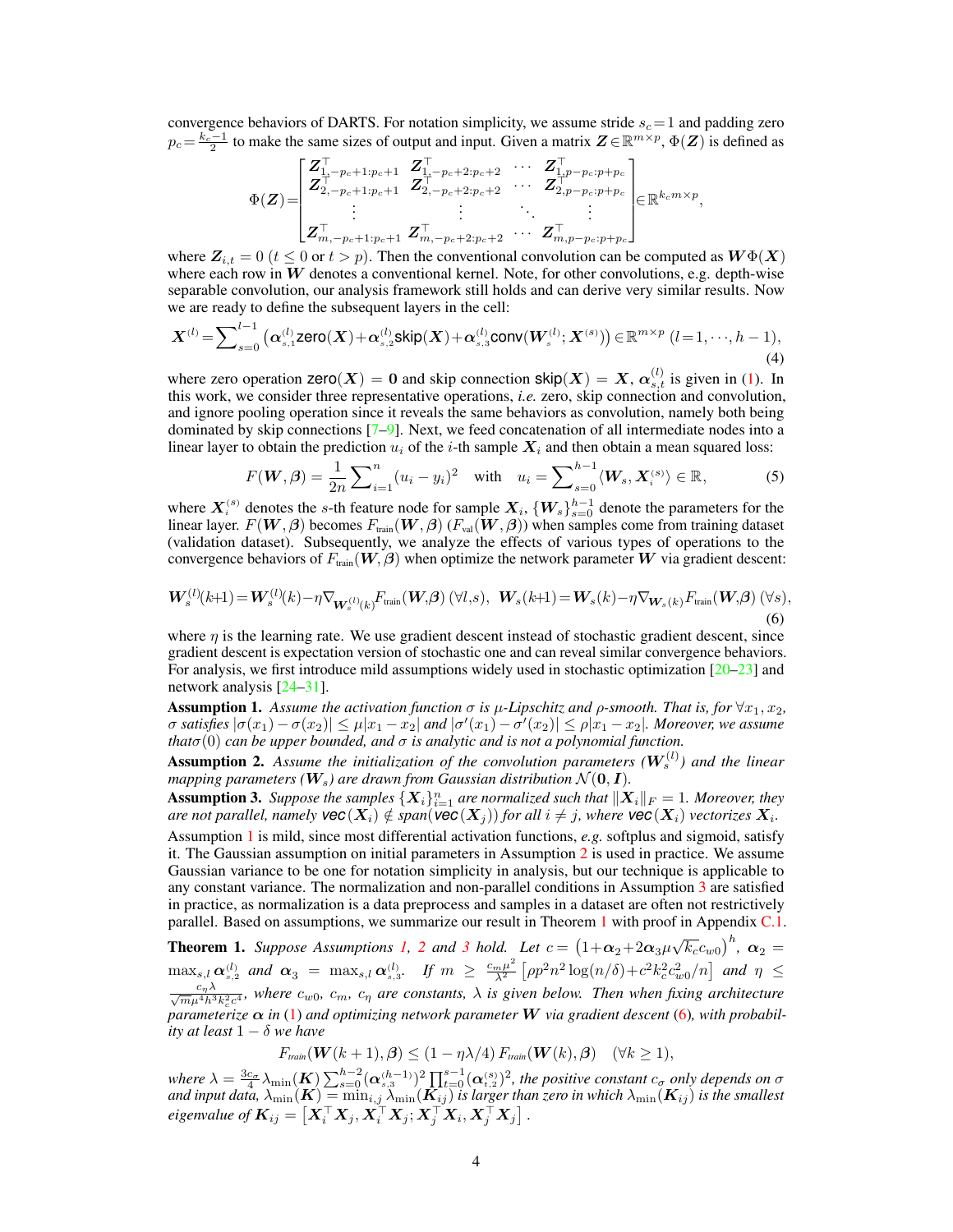Theorem [1](#page-3-3) shows that for an architecture-fixed over-parameterized network, when using gradient descent to optimize the network parameter  $W$ , one can expect the convergence of the algorithm which is consistent with prior deep learning optimization work  $[24-27]$  $[24-27]$ . More importantly, the convergence rate at each iteration depends on the network architectures which is parameterized by  $\alpha$ .

Specifically, for each factor  $\lambda_s = (\alpha_{s,3}^{(h-1)})^2 \prod_{t=0}^{s-1} (\alpha_{t,2}^{(s)})^2$  in the factor  $\lambda$ , it is induced by the connection path  $X^{(0)} \to X^{(1)} \to \cdots \to X^{(s)} \to X^{(h-1)}$ . By observing  $\lambda_s$ , one can find that (1) for the connections before node  $X^{(s)}$ , it depends on the weights  $\alpha_{t,2}^{(s)}$  of skip connections heavier than convolution and zero operation, and (2) for the direct connection between  $X^{(s)}$  and  $X^{(h-1)}$ , it relies on convolution weight  $\alpha_{s,3}^{(h)}$  heavier than the weights of other type operations. For observation (1), it can be intuitively understood: as shown in  $[32–35]$  $[32–35]$ , skip connection often provides larger gradient flow than the parallel convolution and zero connection and thus greatly benefits faster convergence of networks, since skip connection maintains primary information flow, while convolution only learns the residual information and zero operation does not delivery any information. So convolution and zero operations have negligible contribution to information flow and thus their weights do not occur in  $\prod_{t=0}^{s-1} (\alpha_{t,2}^{(s)})^2$  of  $\lambda_s$ . For observation (2), as the path  $X^{(0)} \to X^{(1)} \to \cdots \to X^{(s)}$  is shared for all subsequent layers, it prefers skip connection more to maintain information flow, while for the private connection between  $\hat{X}^{(s)}$  and  $\hat{X}^{(h-1)}$  which is not shared since  $X^{(h-1)}$  is the last node, it relies on learnable convolution more heavily than non-parameterized operations, since learnable operations have parameter to learn and can reduce the loss. For the theoretical reasons for observations (1) and (2), the skip connection in the shared path can improve the singularity of network Gram matrix more than other types of operations, where the singularity directly determines the convergence rate, while the learnable convolution in private path can benefit the Gram matrix singularity much more. See details in Appendix [C.3.](#page-0-0) The weight  $\alpha_{s,3}^{(l)}$  of zero operation does not occur in  $\lambda$ , as it does not delivery any information.

Now we analyze why the selected cell has dominated skip connections. The above analysis shows that the convergence rate when optimizing  $F_{\text{train}}(\mathbf{W}, \boldsymbol{\beta})$  depends on the weights of skip connections heavier than other weights in the shared connection path which dominates the connections of a cell. So larger weights of skip connections often give faster loss decay of  $F_{train}(W, \beta)$ . Consider the samples for training and validation come from the same distribution which means  $\mathbb{E}[F_{\text{train}}(\mathbf{W}, \boldsymbol{\beta})]$  $\mathbb{E}[F_{\text{val}}(\boldsymbol{W}, \boldsymbol{\beta})]$ , larger weights of skip connections can also faster reduce  $F_{\text{val}}(\boldsymbol{W})$  in expectation, which accords with the empirical observations in Fig. [2](#page-4-0) and the observations in  $[9]$ . In Fig. [2,](#page-4-0) we first set all operations in NAS cell (normal and reduction cells, see details in Sec. [5\)](#page-7-0) as convolution

 $(3\times3)$ , and randomly select 0%, 37.5% and 62.5% operations as skip connections. Next, we stack 8 NAS cells to build a network and train on CIFAR10 with same settings. Fig. [2](#page-4-0) shows that more skip connections gives faster convergence. So when optimizing  $\alpha$ via optimizing  $\beta$  in  $F_{val}(W, \beta)$ , DARTS will tune weights of most skip connections larger to faster reduce  $F_{val}(W, \beta)$ . As the weights of three operations on one edge share a softmax distribution in [\(1\)](#page-2-0), increasing one operation weight means reducing other operation weights. Thus, skip connections gradually dominate over other types of operations for most connections in the cell. So when pruning operations according to their weights, most of skip connections are preserved while most of other operations are pruned. This explains the dominated skip connections in the cell selected by DARTS.

<span id="page-4-0"></span>

Figure 2: Effects of skip connections to convergence rate of network.

# 4 Path-Regularized Differential Network Architecture Search

The proposed method consists of two main components, *i.e.* group-structured sparse stochastic gate for each operation and path-depth-wise regularization on gates, which are introduced below in turn.

#### 4.1 Group-structured Sparse Operation Gates

The analysis in Sec. [3.2](#page-2-1) shows that skip connection has superior competing advantages over other types of operations when they share one softmax distribution. To resolve this issue, we introduce independent stochastic gate for each operation between two nodes to avoid the direct competition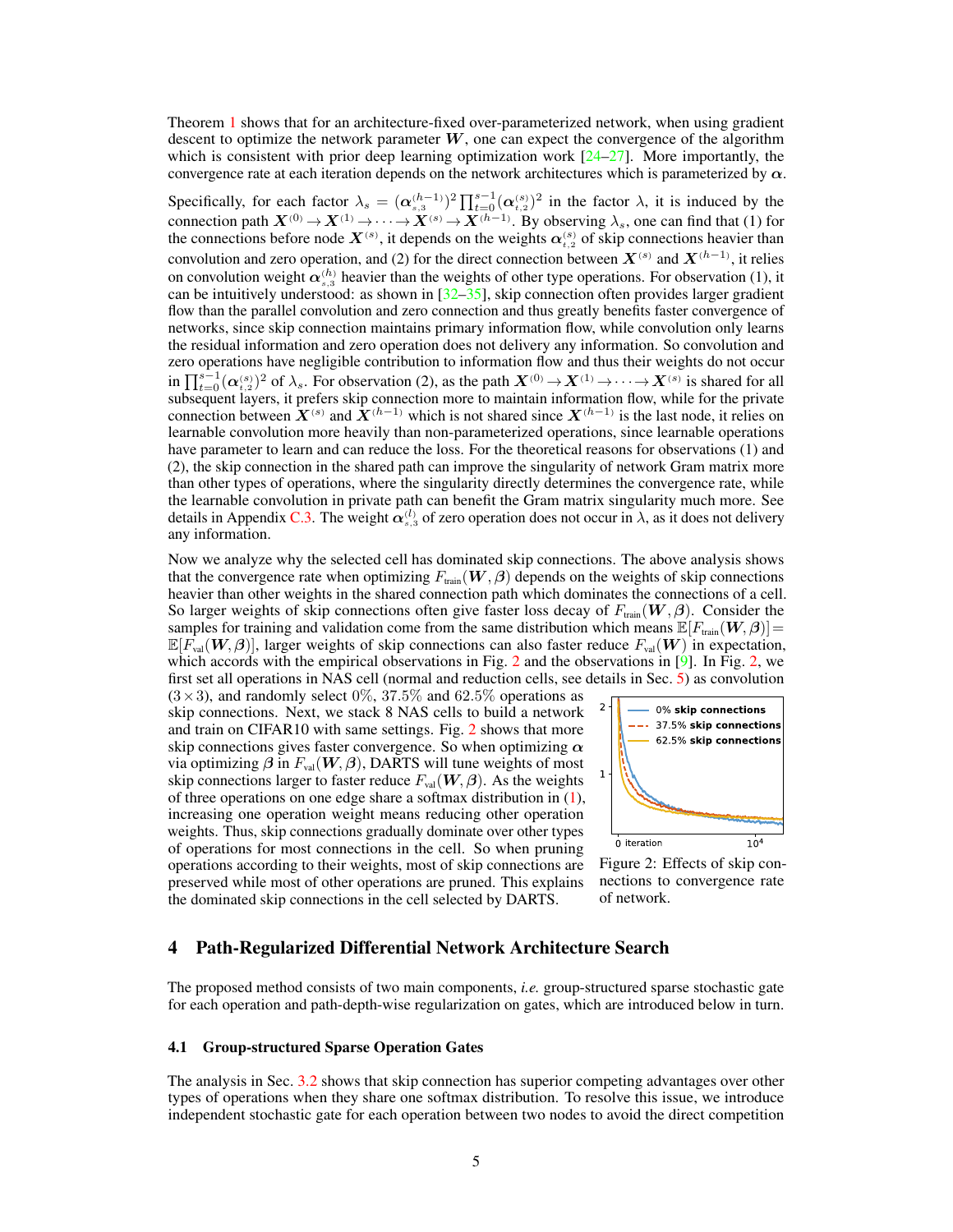between skip connection and other operations. Specifically, we define a stochastic binary gate  $g_{s,t}^{(l)}$  for the t-th operation between nodes  $X^{(s)}$  and  $X^{(l)}$ , where  $g_{s,t}^{(l)} \sim$  Bernoulli $(\exp(\beta_{s,t}^{(l)})/(1+\exp(\beta_{s,t}^{(l)}))$ . Then at each iteration, we sample gate  $g_{s,t}^{(l)}$  from its Bernoulli distribution and compute each node as

<span id="page-5-2"></span>
$$
\mathbf{X}^{(l)} = \sum_{1 \le i < l} \sum_{t=1}^{r} \mathbf{g}_{s,t}^{(l)} O_t(\mathbf{X}^{(i)}). \tag{7}
$$

Since the discrete sampling of  $g_{s,t}^{(l)}$  is not differentiable, we use Gumbel technique [\[36,](#page-10-8) [37\]](#page-10-9) to approximate  $g_{s,t}^{(l)}$  as  $\bar{g}_{s,t}^{(l)} = \Theta((\ln \delta - \ln(1-\delta) + \beta_{s,t}^{(l)})/\tau)$  where  $\Theta$  denotes sigmoid function, δ ~ Uniform(0, 1). For temperature  $\tau$ , when  $\tau \to 0$  the approximated distribution  $\bar{g}^{(l)}_{s,t}$  recovers Bernoulli distribution and is non-smooth, while when  $\tau \rightarrow +\infty$ , the approximated distribution becomes very smooth. In this way, the gradient can be back-propagated through  $\bar{g}^{(l)}_{s,t}$  to the network parameter W.

If there is no regularization on the independent gates, then there are two issues. The first one is that the selected cells would have large weights for most operations. This is because (1) as shown in Theorem [1,](#page-3-3) increasing operation weights can lead to faster convergence rate; (2) increasing weights of any operations can strictly reduce or maintain the loss which is formally stated in Theorem [2.](#page-5-0) Let  $t_{skip}$  and  $t_{conv}$  respectively be the indexes of skip connection and convolution in the operation set  $\mathcal{O}$ .

<span id="page-5-0"></span>**Theorem 2.** Assume the weights in DARTS model [\(2\)](#page-2-2) is replaced with the independent gates  $g_{s,t}^{(l)}$ . (1) Increasing the value of  $g_{s,t}^{(l)}$  of the operations, including zero operation, skip connection, pooling, and convolution with any kernel size, can reduce or maintain the loss  $F_{val}(\bm{W}^{*}(\bm{\beta}), \bm{\beta})$  in [\(2\)](#page-2-2).

(2) Suppose the assumptions in Theorem [1](#page-3-3) hold. With probability at least  $1-\delta$ , increasing  $\bm{g}_{s,t_{skip}}^{(l)}$   $(0$   $\leq$ 

 $s < l < h − 1$ ) of skip connection or  $g_{s,t_{com}}^{(h-1)}$  ( $0 ≤ s < h − 1$ ) of convolution with increment  $\epsilon$  can *reduce the loss*  $F_{val}(\bm{W}^{*}(\bm{\beta}), \bm{\beta})$  *in* [\(2\)](#page-2-2) *to*  $F_{val}(\bm{W}^{*}(\bm{\beta}), \bm{\beta}) - C\epsilon$  *in expectation, where* C *is a positive constant.*

See its proof in Appendix [D.1.](#page-0-0) Theorem [2](#page-5-0) shows that DARTS with independent gates would tune the weights of most operations large to obtain faster convergence and smaller loss, leading to dense cells and thus performance degradation when pruning these large weights. The second issue is that independent gates cannot encourage benign competition and cooperation among operations, as Theorem [2](#page-5-0) shows most operations tend to increase their weights. Considering the performance degradation caused by pruning dense cells, benign competition and cooperation among operations are necessary for gradually pruning unnecessary operations to obtain relatively sparse selected cells.

To resolve these two issues, we impose group-structured sparsity regularization on the stochastic gates. Following [\[38\]](#page-10-10) we stretch  $\bar{g}^{(l)}_{s,t}$  from the range  $[0,1]$  to  $[a,b]$  via rescaling  $\tilde{g}^{(l)}_{s,t} = a + (b-a)\bar{g}^{(l)}_{s,t}$ , where  $a < 0$  and  $b > 1$  are two constants. Then we feed  $\tilde{g}^{(l)}_{s,t}$  into a hard threshold gate to obtain the gate  $g_{s,t}^{(l)} = \min(1, \max(0, \tilde{g}_{s,t}^{(l)}))$ . In this way, the gate  $g_{s,t}^{(l)}$  enjoys good properties, *e.g.* exact zero values and computable activation probability ( $\mathbb{P}(\bm{g}^{(l)}_{s,t} \neq 0)$ , which are formally stated in Theorem [3.](#page-5-1)

<span id="page-5-1"></span>**Theorem 3.** For each stochastic gate  $g_{s,t}^{(l)}$  it satisfies  $g_{s,t}^{(l)} = 0$  when  $\tilde{g}_{s,t}^{(l)} \in (0, -\frac{a}{b-a}]$ ;  $g_{s,t}^{(l)} = \tilde{g}_{s,t}^{(l)}$  $\hat{\mathbf{g}}_{s,t}^{(l)} \in (-\frac{a}{b-a}, \frac{1-a}{b-a}]$ ;  $\mathbf{g}_{s,t}^{(l)} = 1$  when  $\tilde{\mathbf{g}}_{s,t}^{(l)} \in (\frac{1-a}{b-a}, 1]$ . Moreover,  $\mathbb{P}(\mathbf{g}_{s,t}^{(l)} \neq 0) = \Theta(\beta_{s,t}^{(l)} - 1)$  $\tau \ln \frac{-a}{b}$ ).

See its proof in Appendix [D.2.](#page-0-0) Theorem [3](#page-5-1) shows that the gate  $g_{s,t}^{(l)}$  can achieve exact zero, which can reduce information loss caused by pruning at the end of search. Next based on the activation probability  $\mathbb{P}(\bm{g}_{s,t}^{(l)}\neq0)$  in Theorem [3,](#page-5-1) we design group-structured sparsity regularizations. We collect all skip connections in the cell as a skip-connection group and take the remaining operations into non-skip-connection group. Then we compute the average activation probability of these two groups:

$$
\mathcal{L}_{skip}(\beta) = \zeta \sum_{l=1}^{h-1} \sum_{s=0}^{l-1} \Theta\Big(\beta_{s,t_{skip}}^{(l)} - \tau \ln \frac{-a}{b}\Big), \ \mathcal{L}_{non-skip}(\beta) = \frac{\zeta}{r-1} \sum_{l=1}^{h-1} \sum_{s=0}^{l-1} \sum_{1 \leq t \leq r, t \neq t_{skip}} \Theta\Big(\beta_{s,t}^{(l)} - \tau \ln \frac{-a}{b}\Big),
$$

where  $\zeta = \frac{2}{h(h-1)}$ . Then we respectively regularize  $\mathcal{L}_{skip}$  and  $\mathcal{L}_{non-skip}$  by two different regularization constants  $\lambda_1$  and  $\lambda_2$  ( $\lambda_1 > \lambda_2$  in experiments). This group-structured sparsity has three benefits: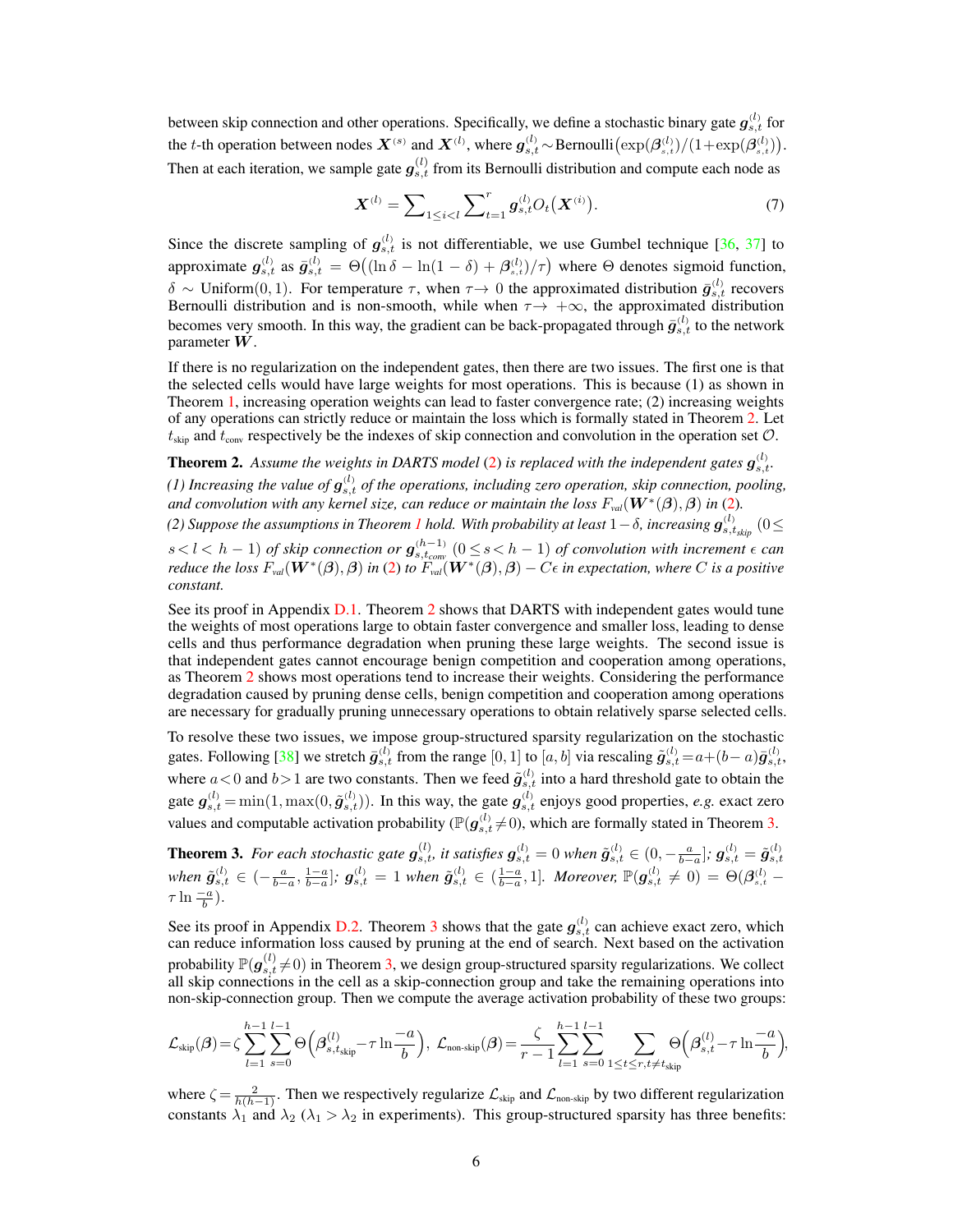(1) penalizing skip connections heavier than other types of operations can rectify the competitive advantage of skip connections over other operations and avoids skip-connection-dominated cell; (2) sparsity regularizer gradually and automatically prunes redundancy and unnecessary connections which reduces the information loss of pruning at the end of search; (3) sparsity regularizer defined on the whole cell can encourage global competition and cooperation of all operations in the cell, which differs from DARTS that only introduces local competition among the operations between two nodes.

#### 4.2 Path-depth-wise Regularizer on Operation Gates

Except for the above advantages, independent sparse gates also introduce one issue: they prohibit the method to select deep cells. Without dominated skip connections in the cell, other types of operations, *e.g.* zero operation, become freer and are widely used. Accordingly, the search algorithm can easily transform a deep cell to a shallow cell whose intermediate nodes connect with input nodes via skip connections and whose intermediate neighboring nodes are not connected via zero operations. Meanwhile, gradient descent algorithm prefers shallow cells than deep ones, as shallow cells often have more smooth landscapes and can be faster optimized. So these two factors together lead to a bias of search algorithm to shallow cells. Here we provide an example to prove the faster convergence of shallow cells. Suppose  $\mathbf{X}^{(l)}$   $(l=0,\dots,h-1)$  are in two branches in Fig. [3](#page-6-0)

<span id="page-6-0"></span>

Figure 3: Illustration of a deep cell (a) and a shallow cell (b).

(b): nodes  $X^{(0)}$  to  $X^{(\frac{h}{2}-1)}$  are in one branch with input X and they are connected via [\(7\)](#page-5-2), and  $X^{(l)}$   $(l = \frac{h}{2}, \dots, h-1)$  are in another branch with input X and connection [\(7\)](#page-5-2). Next, similar to DARTS we use all intermediate nodes to obtain a squared loss in [\(5\)](#page-3-5). Then we show in Theorem [4](#page-6-1) that the shallow cell  $B$  in Fig. [3](#page-6-0) (b) enjoys much faster convergence than the deep cell  $A$  in Fig. 3 (a). Note for cell B, when its node  $X^{(h/2)}$  connects with node  $X^{(l)}(l < h/2 - 1)$ , we have very similar results.

<span id="page-6-1"></span>**Theorem 4.** Suppose the assumptions in Theorem [1](#page-3-3) hold and for each  $g_{s,t}^{(l)}$  ( $0 \leq s <$  $l \leq h - 1$ ) in deep cell A, it has the same value in shallow cell B if it occurs in B. *When optimizing* W *in* F*train*(W, β) *via gradient descent* [\(6\)](#page-3-4)*, both losses of cells A and B*  $\delta$ *obey*  $F_{train}(W(k+1), \beta) \leq (1 - \eta \lambda'/4) F_{train}(W(k), \beta)$ , where  $\lambda'$  in A is defined as  $\lambda_A =$  $\frac{3c_{\sigma}}{4}\lambda_{\min}(\boldsymbol{K})$   $\sum_{s=0}^{h-2}(\boldsymbol{g}_{s,3}^{(h-1)})^2\prod_{t=0}^{s-1}(\boldsymbol{g}_{t,2}^{(s)})^2$ , while  $\lambda'$  in **B** becomes  $\lambda_B$  and obeys  $\lambda_B \geq \lambda_A +$  $\frac{3c_{\sigma}}{4}\lambda_{\min}(\boldsymbol{K})\sum_{s=h/2}^{h-1}(g_{s,3}^{(h-1)})^2\prod_{t=h/2}^{s-1}(g_{t,2}^{(s)})^2>\lambda_{A}.$ 

See its proof in Appendix [D.3.](#page-0-0) Theorem [4](#page-6-1) shows that when using gradient descent to optimize the inner-level loss  $F_{\text{train}}(\mathbf{W}, \boldsymbol{\beta})$  equipped with independent gates, shallow cells can faster reduce the loss  $F_{\text{train}}(\mathbf{W}, \beta)$  than deep cells. As training and validation data come from the same distribution which means  $\mathbb{E}[F_{\text{train}}(\mathbf{W}, \boldsymbol{\beta})] = \mathbb{E}[F_{\text{val}}(\mathbf{W}, \boldsymbol{\beta})]$ , shallow cells reduce  $F_{\text{val}}(\mathbf{W}, \boldsymbol{\beta})$  faster in expectation which accords with the theoretical and empirical results in  $[39]$ . So it is likely that to avoid deep cells, search algorithm would connect intermediate nodes with input nodes and cut the connection between neighboring nodes via zero operation, which is indeed illustrated by Fig. [1](#page-1-0) (b). But it leads to cell-selection bias in the search phase, as some cells that fast decay the loss  $F_{val}(\mathbf{W}, \boldsymbol{\beta})$  at the current iteration have competitive advantage over other cells that reduce  $F_{\text{val}}(\mathbf{W}, \boldsymbol{\beta})$  slowly currently but can achieve superior final performance. This prohibits us to search good cells.

To resolve this cell-selection bias, we propose a path-depth-wise regularization to rectify the unfair

competition between shallow and deep cells. From Theorem [3,](#page-5-1) the probability that  $X^{(l)}$  and  $X^{(l+1)}$ are connected by parameterized operations  $\mathcal{O}_p$ , *e.g.* various types of convolutions, is  $\mathbb{P}_{l,l+1}(\beta)$  $=\sum_{\mathcal{O}_t \in \mathcal{O}_p} \Theta(\beta_{i,t}^{(l+1)} - \tau \ln \frac{-a}{b})$ . So the probability that all neighboring nodes  $X^{(l)}$  and  $X^{(l+1)}$  $(l = 0, \dots, h-1)$  are connected via operations  $\mathcal{O}_p$ , namely, the probability of the path of depth h, is

<span id="page-6-2"></span>
$$
\mathcal{L}_{\text{path}}(\boldsymbol{\beta}) = \prod_{l=1}^{h-1} \mathbb{P}_{l,l+1}(\boldsymbol{\beta}) = \prod_{l=1}^{h-1} \sum_{O_t \in \mathcal{O}_p} \Theta(\beta_{l,t}^{(l+1)} - \tau \ln \frac{-a}{b}). \tag{8}
$$

Here we do not consider skip connection, zero and pooling operations, as they indeed make a network shallow. To rectify the competitive advantage of shallow cells over deep ones, we impose path-depth-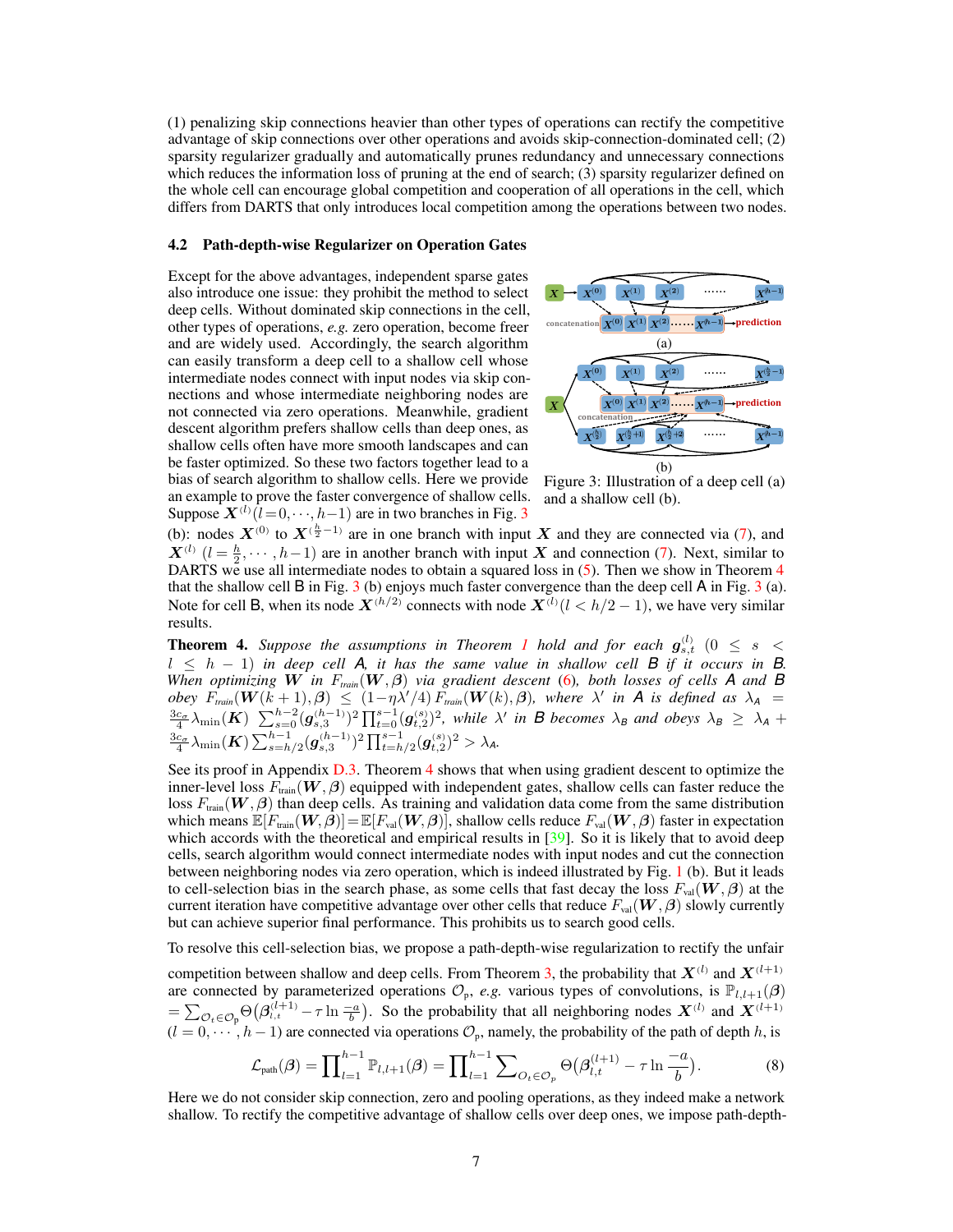<span id="page-7-1"></span>

| Architecture                                                                                                                                                                                                                                                   | C10                                                          | Test Error $(\%)$<br><b>C100</b> | <b>Params</b><br>(M)                                 | <b>Search Cost</b><br>(GPU-days)                        | Search space<br>$\# \mathbf{Ops}/\bar{\mathbf{zero}}$ | <b>Search</b><br>method                                                                                                                      |
|----------------------------------------------------------------------------------------------------------------------------------------------------------------------------------------------------------------------------------------------------------------|--------------------------------------------------------------|----------------------------------|------------------------------------------------------|---------------------------------------------------------|-------------------------------------------------------|----------------------------------------------------------------------------------------------------------------------------------------------|
| DenseNet-BC [42]                                                                                                                                                                                                                                               | 3.46                                                         | 17.18                            | 25.6                                                 |                                                         |                                                       | manual                                                                                                                                       |
| $NASNet-A + cutout [2]$<br>AmoebaNet-B + cutout $[4]$<br><b>PNAS</b> [43]<br>$ENAS + \text{cutout}$ [3]                                                                                                                                                        | 2.65<br>2.55<br>3.41<br>2.89                                 |                                  | 3.3<br>2.8<br>3.2<br>4.6                             | 1800<br>3150<br>225<br>0.5                              | 13<br>19                                              | RL<br>evolution<br><b>SMBO</b><br>RL                                                                                                         |
| DARTS (first-order) + cutout $[6]$<br>DARTS (second-order) + cutout $[6]$<br>SNAS (moderate) + cutout $[14]$<br>P-DARTS + cutout [7]<br>BayesNAS + cutout $[44]$<br>$PC$ -DARTS + cutout [15]<br>GDAS + cutout $[11]$<br>Fair DARTS + cutout $\lceil 8 \rceil$ | 3.00<br>2.76<br>2.85<br>2.50<br>2.81<br>2.81<br>2.93<br>2.54 | 17.76<br>17.54<br>16.55          | 3.3<br>3.3<br>2.8<br>3.4<br>3.4<br>3.6<br>3.4<br>2.8 | 1.5<br>4.0<br>1.5<br>0.3<br>0.18<br>0.13<br>0.21<br>0.4 |                                                       | gradient-based<br>gradient-based<br>gradient-based<br>gradient-based<br>gradient-based<br>gradient-based<br>gradient-based<br>gradient-based |
| PR-DARTS + cutout                                                                                                                                                                                                                                              | 2.32                                                         | 16.45                            | 3.4                                                  | 0.17                                                    |                                                       | gradient-based                                                                                                                               |

Table 1: Classification errors  $(\%)$  on CIFAR10 (C10) and CIFAR100 (C100).

wised regularization  $-\mathcal{L}_{\text{path}}(\beta)$  on the stochastic gates to encourage more exploration to deep cells and then decide the depth of cells instead of greedily choosing shallow cell at the beginning of search.

Now we are ready to define our proposed PR-DARTS model as follows:

 $\min_{\boldsymbol{\beta}} F_{\mathrm{val}}(\boldsymbol{W}^{*}(\boldsymbol{\beta}),\boldsymbol{\beta}) + \lambda_1 \mathcal{L}_{\mathrm{skip}}(\boldsymbol{\beta}) + \lambda_2 \mathcal{L}_{\mathrm{non-skip}}(\boldsymbol{\beta}) - \lambda_3 \mathcal{L}_{\mathrm{path}}(\boldsymbol{\beta}), \text{ s.t.} \boldsymbol{W}^{*}(\boldsymbol{\beta})\!=\! \mathrm{argmin}_{\boldsymbol{W}} F_{\mathrm{train}}(\boldsymbol{W},\boldsymbol{\beta}),$ 

where W denotes network parameters,  $\beta$  denotes the parameters for the stochastic gates. Similar to DARTS, we alternatively update parameters W and  $\beta$  via gradient descent. See optimization details in Algorithm [1](#page-0-0) of Appendix [A.](#page-0-0) After searching, following DARTS, we prune redundancy connections according to the activation probability in Theorem [3](#page-5-1) to obtain more compact cells.

## <span id="page-7-0"></span>5 Experiments

Here we evaluate PR-DARTS on classification task and compare it with representative state-of-the-art NAS approaches, including RL based NAS, EA based NAS and differential NAS methods. Code is available at <https://panzhous.github.io/>.

Datasets. CIAFR10 [\[40\]](#page-10-12) and CIFAR100 [\[40\]](#page-10-12) contain 50K training and 10K test images which are of size  $32 \times 32$  and distribute over 10 classes in CIFAR10 and 100 classes in CIFAR100. ImageNet [\[41\]](#page-11-3) has 1.28M training and 50K test images which roughly equally distribute over 1K object categories.

Implementations. In the search phase, each cell contains two input nodes (outputs of two previous cells), four intermediate nodes and one output node (concatenation of all intermediate nodes). Then we stack k cells for search. The  $k/3$ - and  $2k/3$ -th cells are reduction cells in which all operations have a stride of two, and the remaining cells are normal cells with operation stride of one. Reduction cells share the same architecture and normal cells also have the same architecture. The operation set  $\mathcal O$  has eight choices: zero operation, skip connection,  $3\times 3$  and  $5\times 5$  separable convolutions,  $3\times 3$ and  $5\times 5$  dilated separable convolutions,  $3\times 3$  average pooling and  $3\times 3$  max pooling. For fairness, all above settings follow the convention  $[1, 2, 4, 6]$  $[1, 2, 4, 6]$  $[1, 2, 4, 6]$  $[1, 2, 4, 6]$  $[1, 2, 4, 6]$  $[1, 2, 4, 6]$  $[1, 2, 4, 6]$ . For each cell, we use the input node which is the output of the previous cell to construct the path-depth-wise regularization in [\(8\)](#page-6-2) as illustrated by Fig. [1](#page-1-0) (c).

#### <span id="page-7-2"></span>5.1 Results on CIFAR

In the search phase, following [\[6\]](#page-9-2) we stack 8 cells with channel number 16. We divide 50K training samples in CIFAR10 into two equal-sized training and validation datasets. In PR-DARTS, we set  $\lambda_1 = 0.01$ ,  $\lambda_2 = 0.005$ , and  $\lambda_3 = 0.005$  for regularization. Then we train the network 200 epochs with mini-batch size 128. For acceleration, per iteration, we follow  $[11]$  and randomly select only two operations on each edge to update. We respectively use SGD and ADAM [\[45\]](#page-11-4) to optimize parameters W and  $\beta$  with detailed settings in Appendix [A.](#page-0-0) We set temperature  $\tau = 10$  and linearly reduce it to 0.1,  $a = -0.1$  and  $b = 1.1$ . For pruning on each node, we compare the gate activation probabilities of all non-zero operations collected from all previous nodes and retain top two operations [\[6\]](#page-9-2) .

For evaluation on CIFAR10 and CIFAR100, we set channel number 36 and then stack 18 normal cells and 2 reduction cells (the 7- and 14-th cells) to build a large network. We train the network 600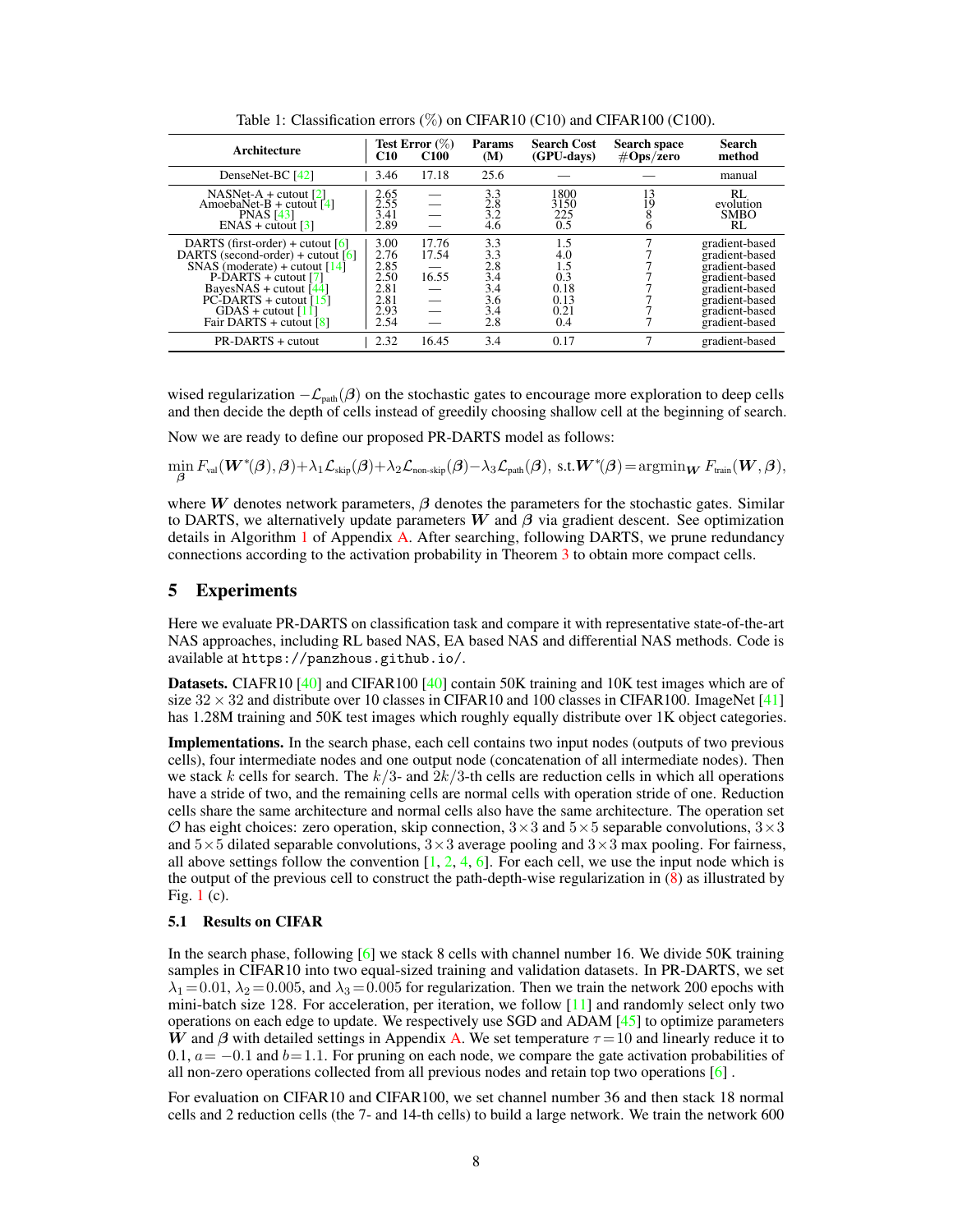| Architecture                                                                                                                               | Top-1                                                | <b>Test Error</b> $(\%)$<br>Top-5             | Params<br>(M)                                 | $\times +$<br>(M)                      | <b>Search Cost</b><br>(GPU-days)                 | <b>Search space</b><br>$\#Ops$ /zero | <b>Search</b><br>method                                                                                                    |
|--------------------------------------------------------------------------------------------------------------------------------------------|------------------------------------------------------|-----------------------------------------------|-----------------------------------------------|----------------------------------------|--------------------------------------------------|--------------------------------------|----------------------------------------------------------------------------------------------------------------------------|
| MobileNet [48]<br>ShuffleNet2 $\times$ (v2)[49]                                                                                            | 29.4<br>25.1                                         | 10.5                                          | 4.2<br>$\sim$ 5                               | 569<br>591                             |                                                  |                                      | manual<br>manual                                                                                                           |
| NASNet-A <sub>[2]</sub><br>AmoebaNet-C [4]<br><b>PNAS [43]</b><br>MnaNet-92 $[5]$                                                          | 26.0<br>24.3<br>25.8<br>25.2                         | 8.4<br>7.6<br>8.1<br>8.0                      | 5.3<br>6.4<br>5.1<br>4.4                      | 564<br>570<br>588<br>388               | 1800<br>3150<br>225                              | 13<br>19<br>hierarchical             | RL<br>evolution<br><b>SMBO</b><br>RL                                                                                       |
| DARTS (second-order) [6]<br>$SNAS$ (mild) $[14]$<br>P-DARTS [7]<br>BayesNAS [44]<br>$PC$ -DARTS [15]<br><b>GDAS</b> [11]<br>Fair DARTS [8] | 26.7<br>27.3<br>24.4<br>26.5<br>25.1<br>26.0<br>24.9 | 8.7<br>9.2<br>7.4<br>8.9<br>7.8<br>8.5<br>7.5 | 4.7<br>4.3<br>4.9<br>3.9<br>5.3<br>5.3<br>4.8 | 574<br>522<br>557<br>586<br>581<br>541 | 4.0<br>1.5<br>0.3<br>0.18<br>0.13<br>0.21<br>0.4 |                                      | gradient-based<br>gradient-based<br>gradient-based<br>gradient-based<br>gradient-based<br>gradient-based<br>gradient-based |
| <b>PR-DARTS</b>                                                                                                                            | 24.1                                                 | 7.3                                           | 4.98                                          | 543                                    | 0.17                                             | 7                                    | gradient-based                                                                                                             |

<span id="page-8-0"></span>Table 2: Classification errors (%) on ImageNet (all methods use the cells searched on CIFAR10).

epochs with a mini-batch size of 128 from scratch. See detailed settings of SGD in Appendix [A.](#page-0-0) We also use drop-path with probability 0.2 and cutout [\[46\]](#page-11-7) with length 16, for regularization.

Table [1](#page-7-1) summarizes the classification results on CIFAR10 and CIFAR100. In merely 0.17 GPU-days on Tesla V100, PR-DARTS respectively achieves 2.31% and 16.45% classification errors on CIAR10 and CIFAR100, with both search time and accuracy significantly surpassing the DARTS baseline. By comparison, PR-DARTS also consistently outperforms other NAS approaches, including differential NAS (*e.g.* P-DARTS, PC-DARTS), RL based NAS (*e.g.* NASNet), as well as EA based NAS (*e.g.*Amobdanet). These results demonstrate the superiority and transferability of the selected cells by PR-DARTS. As shown in Fig. [1,](#page-1-0) this advantage comes from the group-structured binary gates and path-depth-wise regularization in PR-DARTS which can well alleviate unfair operation competition and cell-selection bias to shallow cells which are not well considered in the compared NAS methods. Fair DARTS imposes independent sigmoid distribution and zero-one loss for each operation, which actually does not encourage the important global operation competition and cooperation. PR-DARTS runs faster over DARTS, because (1) the sparsity regularization prunes unnecessary connections as illustrated in Fig. [4](#page-4-0) in Appendix [A,](#page-0-0) and thus reduces the costs; and (2) following  $[11]$  we randomly select only two operations instead of eight operations between two nodes to update per iteration, also helping reducing cost. Note, Proxyless NAS [\[13\]](#page-9-16) reports an error rate of 2.08% on CIAFR10, but it performs architecture search on the tree-structured PyramidNet [\[47\]](#page-11-8) which is much complex protocol than the DARTS search space in this work, and requires much longer time (4 GPU-days) for search.

For *ablation study*, Fig. [1](#page-1-0) shows the individual benefits of the two complementary components, group-structured binary gates and path-depth-wise regularization, in PR-DARTS. See details in Fig. [1.](#page-1-0) Due to space limit, [A](#page-0-0)ppendix A investigates the *effects of regularization parameters*  $\lambda_1 \sim \lambda_3$  to the performance of PR-DARTS. The results show the stable performance of PR-DARTS on CIAFR10 when tuning these parameters in a relatively large range, and thus testify the robustness of PR-DARTS.

### 5.2 Results on ImageNet

We further evaluate the transferability of the cells selected on CIFAR10 by testing them on more challenging ImageNet. Following DARTS, we rescale input size to  $224 \times 224$ . We stack three convolutional layers,12 normal cells and 2 reduction cells (channel number 48) to build a large network, and train it 250 epochs with mini-batch size 128. See detailed settings of SGD in Appendix [A.](#page-0-0)

Table [2](#page-8-0) reports the results on ImageNet. One can observe that PR-DARTS consistently outperforms the compared state-of-the-art approaches. In particular, it respectively improves DARTS by 2.4% and 1.4% on top-1 and top 5 accuracies. These results demonstrate the superior transferability of the cells selected by PR-DARTS behind which the potential reasons have been discussed in Sec. [5.1.](#page-7-2)

## 6 Conclusion

In this work, for the first time we theoretically explicitly show the benefits of more skip connections to fast network optimization in DARTS, explaining the dominated skip connections in the selected cells by DARTS. Then inspired by our theory, we propose PR-DARTS to improve DARTS by using groupstructured binary gates and path-depth-wise regularization to alleviate unfair operation competition and cell-selection bias to shallow cells. Experimental results validated the advantages of PR-DARTS.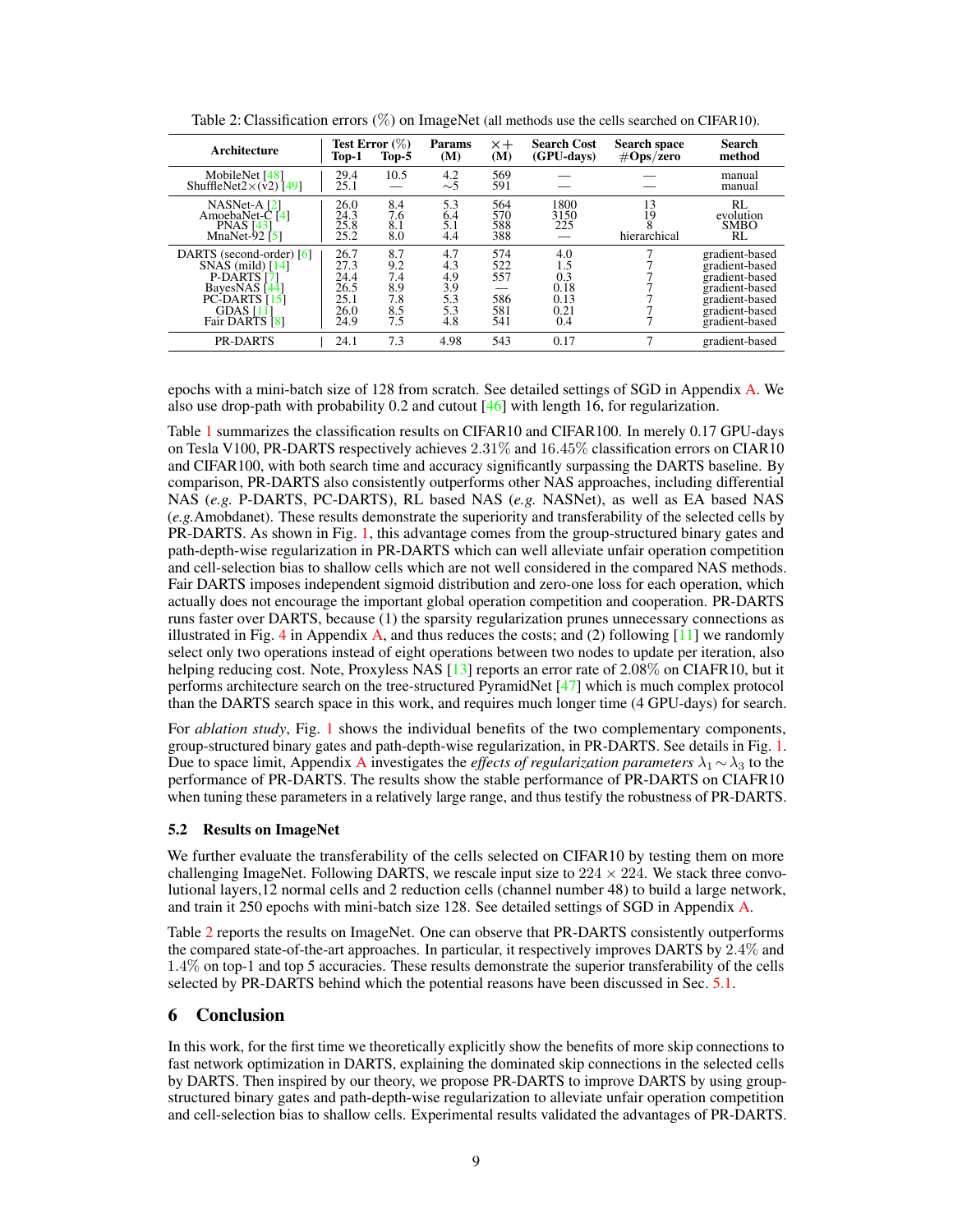## Broader Impacts

This work advances network architecture search (NAS) in both theoretical performance analysis and practical algorithm design. As NAS can automatically design state-of-the-art architectures, this work alleviates substantial efforts from domain experts for effective architecture design, and could also help develop more intelligent algorithms. But NAS still needs an expert-designed search space which may have bias and prohibit NAS development. So automatically designing search space is desirable.

## References

- <span id="page-9-0"></span>[1] B. Zoph and Q. Le. Neural architecture search with reinforcement learning. In *Int'l Conf. Learning Representations*, 2017.
- <span id="page-9-1"></span>[2] B. Zoph, V. Vasudevan, J. Shlens, and Q. Le. Learning transferable architectures for scalable image recognition. In *Proc. IEEE Conf. Computer Vision and Pattern Recognition*, pages 8697–8710, 2018.
- <span id="page-9-12"></span>[3] H. Pham, M. Guan, B. Zoph, Q. Le, and J. Dean. Efficient neural architecture search via parameter sharing. In *Proc. Int'l Conf. Machine Learning*, 2018.
- <span id="page-9-3"></span>[4] E. Real, A. Aggarwal, Y. Huang, and Q. Le. Regularized evolution for image classifier architecture search. In *AAAI Conf. Artificial Intelligence*, volume 33, pages 4780–4789, 2019.
- <span id="page-9-15"></span>[5] M. Tan, B. Chen, R. Pang, V. Vasudevan, M. Sandler, A. Howard, and Q. Le. Mnasnet: Platform-aware neural architecture search for mobile. In *Proc. IEEE Conf. Computer Vision and Pattern Recognition*, pages 2820–2828, 2019.
- <span id="page-9-2"></span>[6] H. Liu, K. Simonyan, and Y. Yang. DARTS: Differentiable architecture search. In *Int'l Conf. Learning Representations*, 2018.
- <span id="page-9-4"></span>[7] X. Chen, L. Xie, J. Wu, and Q. Tian. Progressive differentiable architecture search: Bridging the depth gap between search and evaluation. In *IEEE International Conference on Computer Vision*, pages 1294–1303, 2019.
- <span id="page-9-8"></span>[8] X. Chu, T. Zhou, B. Zhang, and J. Li. Fair DARTS: Eliminating unfair advantages in differentiable architecture search. *arXiv preprint arXiv:1911.12126*, 2019.
- <span id="page-9-11"></span>[9] T. Arber Zela, T. Saikia, Y. Marrakchi, T. Brox, and F. Hutter. Understanding and robustifying differentiable architecture search. In *Int'l Conf. Learning Representations*, 2020.
- <span id="page-9-5"></span>[10] H. Liang, S. Zhang, J. Sun, X. He, W. Huang, K. Zhuang, and Z. Li. Darts+: Improved differentiable architecture search with early stopping. *arXiv preprint arXiv:1909.06035*, 2019.
- <span id="page-9-6"></span>[11] X. Dong and Y. Yang. Searching for a robust neural architecture in four gpu hours. In *Proc. IEEE Conf. Computer Vision and Pattern Recognition*, pages 1761–1770, 2019.
- <span id="page-9-7"></span>[12] B. Wu, X. Dai, P. Zhang, Y. Wang, F. Sun, Y. Wu, Y. Tian, P. Vajda, Y. Jia, and K. Keutzer. FBnet: Hardware-aware efficient convnet design via differentiable neural architecture search. In *Proc. IEEE Conf. Computer Vision and Pattern Recognition*, pages 10734–10742, 2019.
- <span id="page-9-16"></span>[13] H. Cai, L. Zhu, and S. Han. Proxylessnas: Direct neural architecture search on target task and hardware. In *Int'l Conf. Learning Representations*, 2018.
- <span id="page-9-13"></span>[14] S. Xie, H. Zheng, C. Liu, and L. Lin. SNAS: stochastic neural architecture search. In *Int'l Conf. Learning Representations*, 2019.
- <span id="page-9-14"></span>[15] Y. Xu, L. Xie, X. Zhang, X. Chen, G. Qi, Q. Tian, and H. Xiong. PC-DARTS: Partial channel connections for memory-efficient architecture search. In *Int'l Conf. Learning Representations*, 2019.
- [16] Z. Yang, Y. Wang, X. Chen, B. Shi, C. Xu, C. Xu, Q. Tian, and C. Xu. Cars: Continuous evolution for efficient neural architecture search. In *Proc. IEEE Conf. Computer Vision and Pattern Recognition*, pages 1829–1838, 2020.
- <span id="page-9-9"></span>[17] Y. Guo, Y. Chen, Y. Zheng, P. Zhao, J. Chen, J. Huang, and M. Tan. Breaking the curse of space explosion: Towards efficient nas with curriculum search. In *Proc. Int'l Conf. Machine Learning*, 2020.
- <span id="page-9-10"></span>[18] N. Srivastava, G. Hinton, A. Krizhevsky, I. Sutskever, and R. Salakhutdinov. Dropout: a simple way to prevent neural networks from overfitting. *J. of Machine Learning Research*, 15(1):1929–1958, 2014.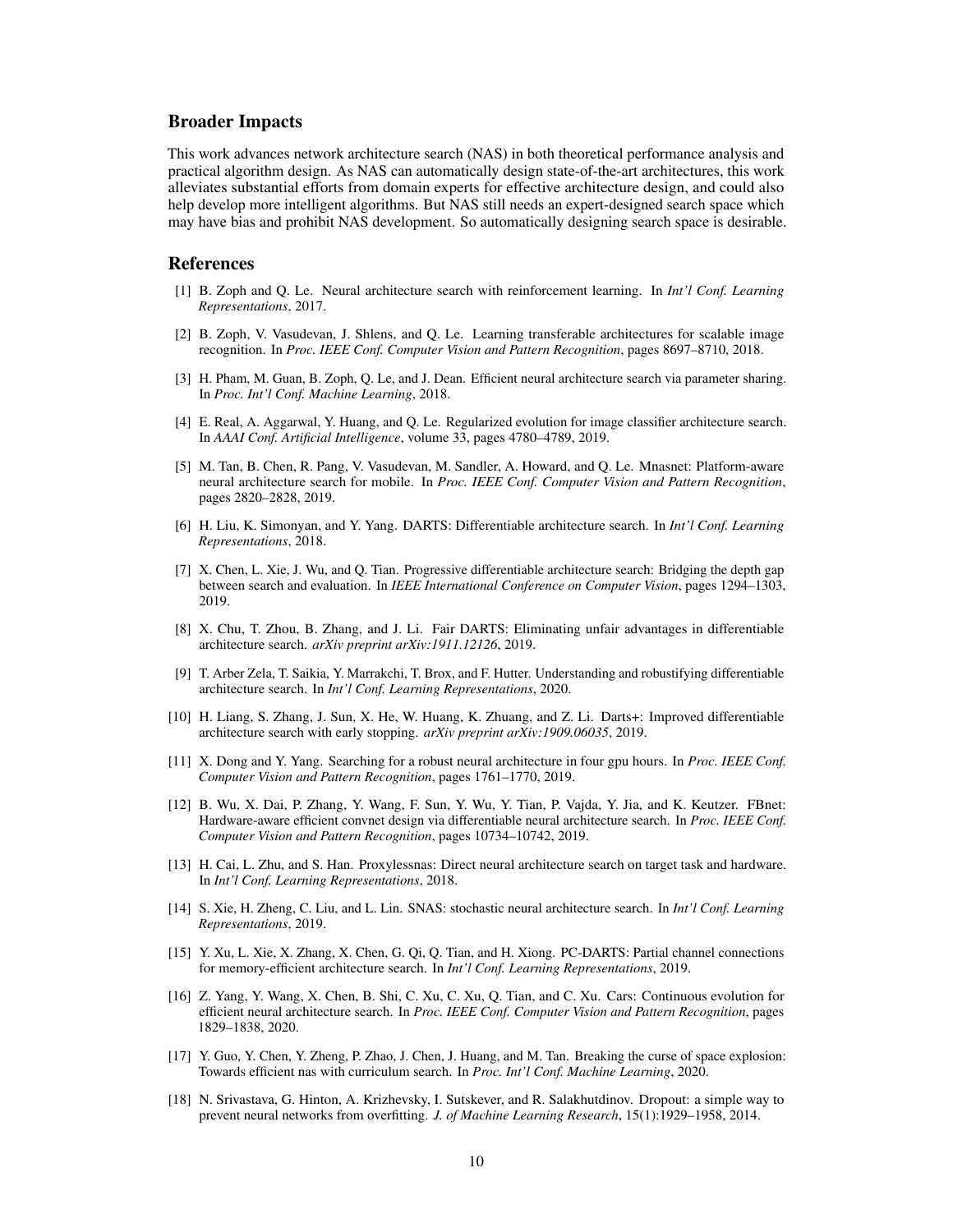- <span id="page-10-0"></span>[19] Y. Shu, W. Wang, and S. Cai. Understanding architectures learnt by cell-based neural architecture search. In *Int'l Conf. Learning Representations*, 2020.
- <span id="page-10-1"></span>[20] A. Rakhlin, O. Shamir, and K. Sridharan. Making gradient descent optimal for strongly convex stochastic optimization. *arXiv preprint arXiv:1109.5647*, 2011.
- [21] P. Zhou, X. Yuan, and J. Feng. Faster first-order methods for stochastic non-convex optimization on riemannian manifolds. 2019.
- [22] P. Zhou, X. Yuan, and J. Feng. New insight into hybrid stochastic gradient descent: Beyond withreplacement sampling and convexity. In *Proc. Conf. Neural Information Processing Systems*, 2018.
- <span id="page-10-2"></span>[23] P. Zhou and X. Tong. Hybrid stochastic-deterministic minibatch proximal gradient: Less-than-single-pass optimization with nearly optimal generalization. In *Proc. Int'l Conf. Machine Learning*, 2020.
- <span id="page-10-3"></span>[24] S. Du, J. Lee, H. Li, L. Wang, and X. Zhai. Gradient descent finds global minima of deep neural networks. In *Proc. Int'l Conf. Machine Learning*, 2019.
- [25] S. Du, X. Zhai, B. Poczos, and A. Singh. Gradient descent provably optimizes over-parameterized neural networks. In *Int'l Conf. Learning Representations*, 2018.
- [26] Z. Allen-Zhu, Y. Li, and Z. Song. A convergence theory for deep learning via over-parameterization. In *Proc. Int'l Conf. Machine Learning*, 2019.
- <span id="page-10-5"></span>[27] Y. Tian. An analytical formula of population gradient for two-layered relu network and its applications in convergence and critical point analysis. In *Proc. Int'l Conf. Machine Learning*, pages 3404–3413, 2017.
- [28] P. Zhou and J. Feng. Understanding generalization and optimization performance of deep cnns. In *Proc. Int'l Conf. Machine Learning*, 2018.
- [29] P. Zhou and J. Feng. Empirical risk landscape analysis for understanding deep neural networks. In *Int'l Conf. Learning Representations*, 2018.
- [30] P. Zhou, X. Yuan, H. Xu, S. Yan, and J. Feng. Efficient meta learning via minibatch proximal update. In *Proc. Conf. Neural Information Processing Systems*, 2019.
- <span id="page-10-4"></span>[31] P. Zhou, J. Feng, C. Ma, C. Xiong, S. Hoi, and W. E. Towards theoretically understanding why SGD generalizes better than ADAM in deep learning. In *Proc. Conf. Neural Information Processing Systems*, 2020.
- <span id="page-10-6"></span>[32] K. He, X. Zhang, S. Ren, and J. Sun. Deep residual learning for image recognition. In *Proc. IEEE Conf. Computer Vision and Pattern Recognition*, pages 770–778, 2016.
- [33] K. He, X. Zhang, S. Ren, and J. Sun. Identity mappings in deep residual networks. In *Proc. European Conf. Computer Vision*, pages 630–645, 2016.
- [34] A. Orhan and X. Pitkow. Skip connections eliminate singularities. In *arXiv preprint arXiv:1701.09175*, 2018.
- <span id="page-10-7"></span>[35] D. Balduzzi, M. Frean, L. Leary, J. Lewis, K. Ma, and B. McWilliams. The shattered gradients problem: If resnets are the answer, then what is the question? In *Proc. Int'l Conf. Machine Learning*, pages 342–350, 2017.
- <span id="page-10-8"></span>[36] F. Dyson. Statistical theory of the energy levels of complex systems. i. *Journal of Mathematical Physics*, 3(1):140–156, 1962.
- <span id="page-10-9"></span>[37] C. Maddison, D. Tarlow, and T. Minka. A\* sampling. In *Proc. Conf. Neural Information Processing Systems*, pages 3086–3094, 2014.
- <span id="page-10-10"></span>[38] C. Louizos, M. Welling, and D. Kingma. Learning sparse neural networks through  $\ell_0$  regularization. In *Int'l Conf. Learning Representations*, 2018.
- <span id="page-10-11"></span>[39] K. Sankararaman, S. De, Z. Xu, W. Huang, and T. Goldstein. The impact of neural network overparameterization on gradient confusion and stochastic gradient descent. In *Proc. Int'l Conf. Machine Learning*, 2020.
- <span id="page-10-12"></span>[40] A. Krizhevsky and G. Hinton. Learning multiple layers of features from tiny images. 2009.